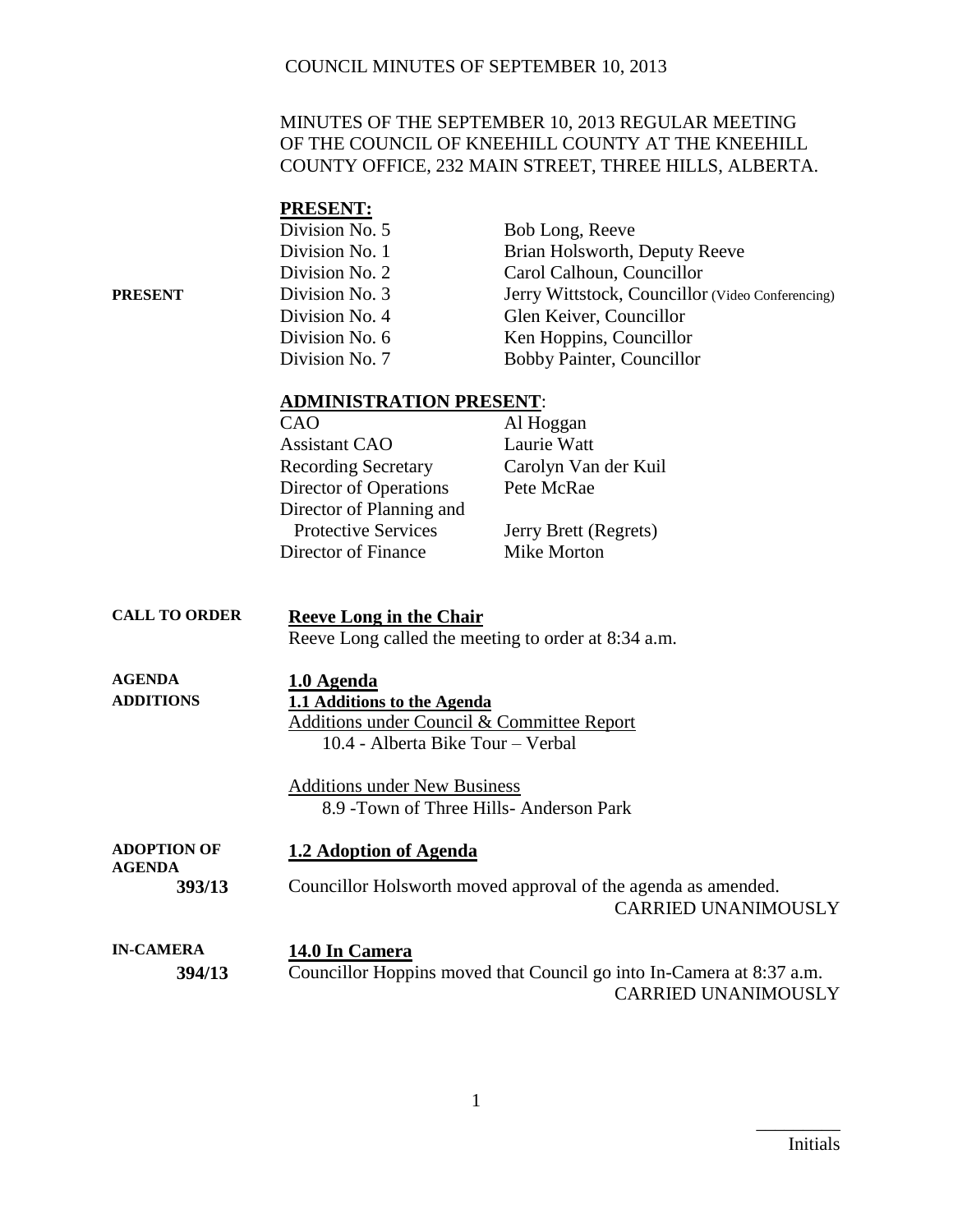Councillor Wittstock left the meeting at 8:37 a.m.

Mike Morton, Pete McRae, Laurie Watt and Carolyn Van der Kuil left the meeting at 8:55 a.m.

**395/13** Councillor Calhoun moved the meeting out of In-Camera at 9:43 a.m. CARRIED UNANIMOUSLY

The meeting recessed from 9:43 a.m. to 9:52 a.m.

Present when the meeting reconvened was Debi Moon, reporter from the Capital, Councillor Wittstock, Pete McRae, Mike Morton, Laurie Watt and Carolyn Vander Kuil

| <b>MINUTES</b> | 2.0 Minutes                                                      |
|----------------|------------------------------------------------------------------|
|                | 2.1 Approval of the August 20, 2013 Regular Meeting Minutes      |
| 396/13         | Councillor Calhoun moved approval of the August 20, 2013 Council |
|                | Meeting minutes as presented.                                    |

CARRIED UNANIMOUSLY

| <b>4.0 Operations</b>                                                 |
|-----------------------------------------------------------------------|
| <b>4.1 Operations Summary</b>                                         |
| Councillor Holsworth moved that Council receive the Operations Report |
| as presented.                                                         |
| <b>CARRIED</b>                                                        |
| Russ Watts, Tony Chelick, and Denette Leask from Alberta              |
| Transportation enetered the meeting at 9:59 a.m.                      |
| <b>3.0 Delegations</b>                                                |
| <b>3.1 Alberta Transportation</b>                                     |
| Russ Watts, Infrastructure Manager, Tony Chelick, Operations Manager, |
| and Denette Leask, Grants Technologist discussed with Council the     |
| Highway 21 and 9 intersection.                                        |
| The meeting recessed from $10:56$ a.m. to $11:01$ a.m.                |
| Russ Watt, Tony Chelick and Denette Leask were not present when the   |
| meeting reconvened.                                                   |
| <b>4.2 Policy Review #14-11, Water Long Service Connections: Pre-</b> |
|                                                                       |

**Design** Councillor Wittstock excused himself from the meeting due to a possible perceived pecuniary interest. Time: 11:03 a.m.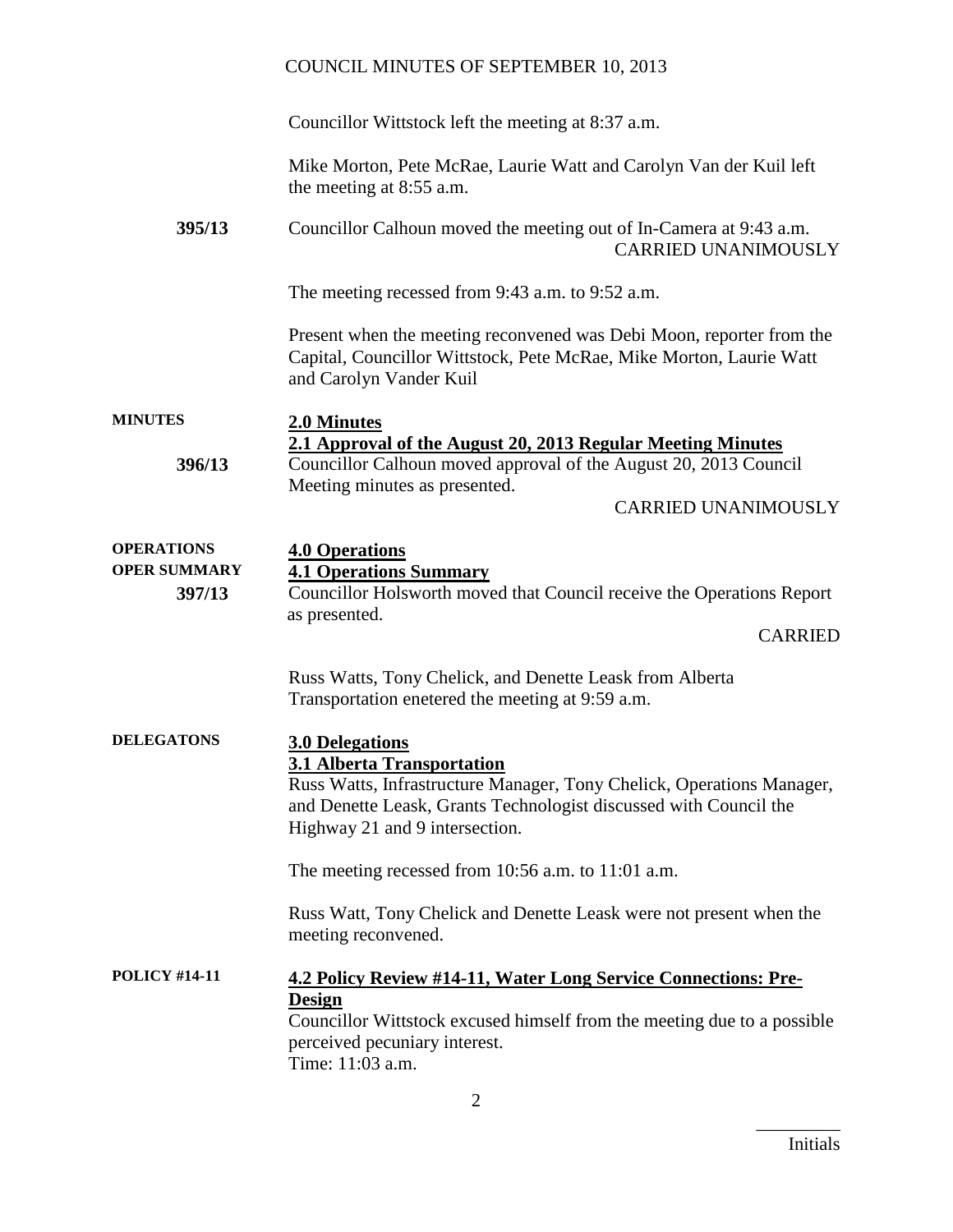| 398/13                                                                        | Councillor Calhoun moved that Policy 14-11, Water Long Service<br>Connections: Pre Design, be amended as presented.                                                                                                                                           |
|-------------------------------------------------------------------------------|---------------------------------------------------------------------------------------------------------------------------------------------------------------------------------------------------------------------------------------------------------------|
|                                                                               | <b>CARRIED</b>                                                                                                                                                                                                                                                |
| <b>APPROACHES</b><br>399/13                                                   | <b>4.3 Grading/Maintenance of Approaches</b><br>Councillor Hoppins moved that the current approach grading practices be<br>received for information.                                                                                                          |
|                                                                               | <b>CARRIED</b>                                                                                                                                                                                                                                                |
|                                                                               | Councillor Wittstock re-entered the meeting at 11:09 a.m.                                                                                                                                                                                                     |
| <b>PLAN &amp; PROT</b><br><b>SERVICES</b>                                     | <b>6.0 Planning and Protective Services</b>                                                                                                                                                                                                                   |
| <b>POLICY #14-12B</b><br>400/13                                               | 6.1 Policy Review- Policy #14-12b<br>Councillor Painter moved that Kneehill County Council amend Policy<br>14-12b as proposed by Administration.<br><b>CARRIED UNANIMOUSLY</b>                                                                                |
| <b>ROAD DEV COST</b><br><b>SHARING</b>                                        | <b>6.2 Road Development Cost Sharing</b>                                                                                                                                                                                                                      |
|                                                                               | Councillor Hoppins excused himself from the meeting due to a possible<br>perceived pecuniary interest.<br>Time: 11:17 a.m.                                                                                                                                    |
| 401/13                                                                        | Councillor Calhoun moved that Council receive the Road Development<br>Cost Sharing Report as information.                                                                                                                                                     |
|                                                                               | <b>CARRIED</b>                                                                                                                                                                                                                                                |
|                                                                               | Councillor Hoppins re-entered the meeting at 11:19 a.m.                                                                                                                                                                                                       |
| <b>NEW BUSINESS</b><br><b>MAINTENANCE</b><br><b>SHOP/ADMIN BLDG</b><br>402/13 | <b>8.0 New Business</b><br>8.4 Maintenance Shop Upper Floor Development & Administration<br><b>Building Modernization</b><br>Councillor Hoppins moved that Administration continue with the                                                                   |
|                                                                               | development of the Shop Upper Floor and the modernization of the<br>County Administration Building with an estimated cost of \$2.5 million<br>and that Administration bring back detailed pre-tender estimates prior<br>construction tenders being published. |
|                                                                               | <b>CARRIED UNANIMOUSLY</b>                                                                                                                                                                                                                                    |

3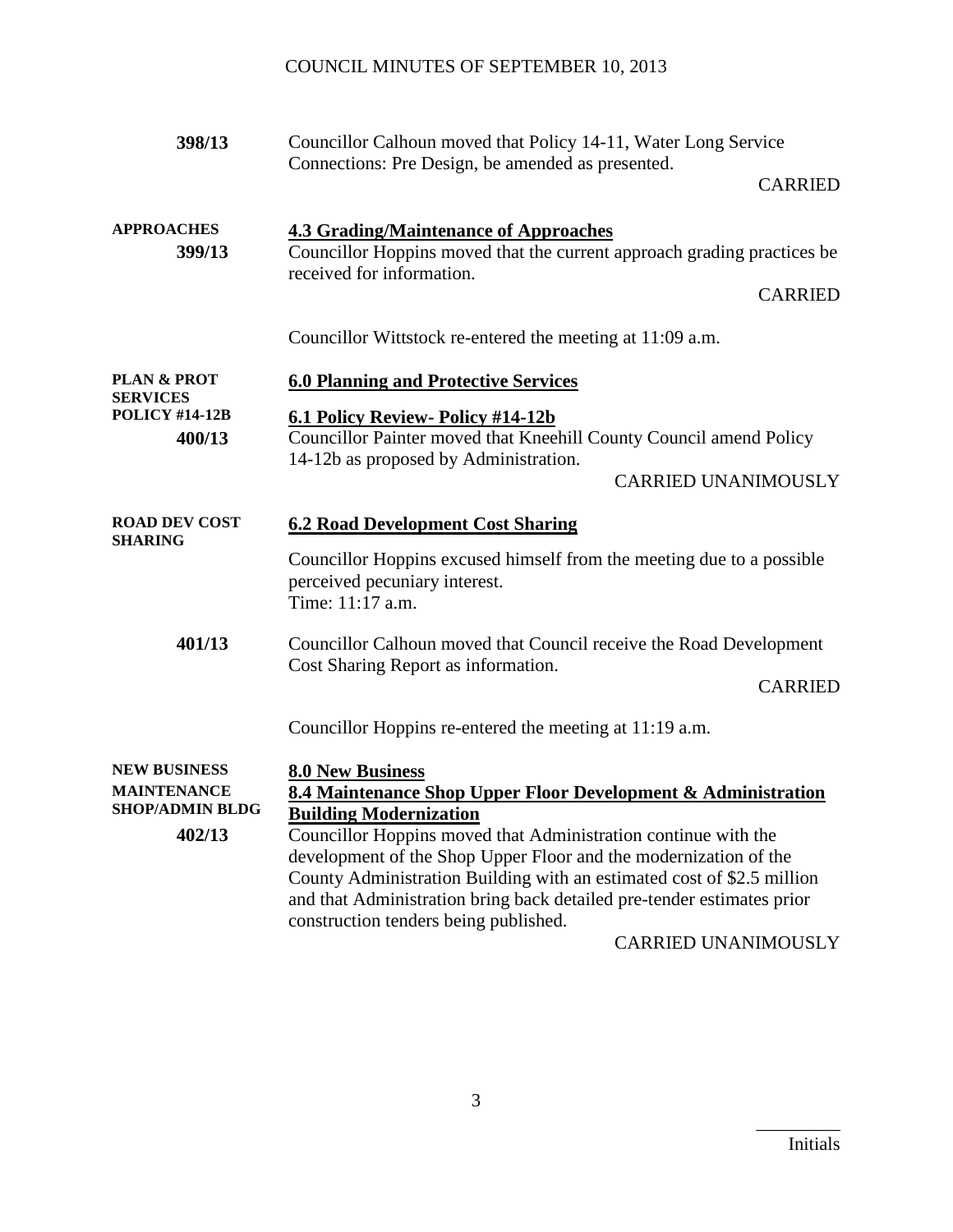| <b>BYLAW 1663</b>                                        |                                                                                        | 8.5 Bylaw 1663, Amendment to Bylaw 1654- Intermunicipal                |  |
|----------------------------------------------------------|----------------------------------------------------------------------------------------|------------------------------------------------------------------------|--|
|                                                          |                                                                                        | <b>Assessment Review Board Bylaw</b>                                   |  |
| 403/13                                                   |                                                                                        | That Councillor Holsworth moved first reading of Bylaw 1663 to amend   |  |
|                                                          |                                                                                        | Bylaw 1654, being a Bylaw to establish an Intermunicipal Assessment    |  |
|                                                          |                                                                                        | Review Board with the Town of Three Hills, Town of Trochu, Village of  |  |
|                                                          |                                                                                        | Carbon, Village of Linden, Village of Acme, Village of Elnora and      |  |
|                                                          |                                                                                        | Kneehill County.                                                       |  |
|                                                          |                                                                                        | <b>CARRIED UNANIMOUSLY</b>                                             |  |
|                                                          |                                                                                        |                                                                        |  |
|                                                          | 404/13                                                                                 | That Councillor Calhoun moved second reading of Bylaw 1663.            |  |
|                                                          |                                                                                        | <b>CARRIED UNANIMOUSLY</b>                                             |  |
|                                                          |                                                                                        |                                                                        |  |
|                                                          |                                                                                        |                                                                        |  |
|                                                          | 405/13                                                                                 | That Councillor Holsworth moved consideration to hold third reading be |  |
|                                                          |                                                                                        | given to Bylaw 1663.                                                   |  |
|                                                          |                                                                                        | <b>CARRIED UNANIMOUSLY</b>                                             |  |
|                                                          |                                                                                        |                                                                        |  |
|                                                          | 406/13                                                                                 | That Councillor Wittstock moved third reading to Bylaw 1663.           |  |
|                                                          |                                                                                        | <b>CARRIED UNANIMOUSLY</b>                                             |  |
|                                                          |                                                                                        |                                                                        |  |
|                                                          | <b>BYLAW 1662</b><br>8.6 Bylaw 1662- Establishing Certain Designated Officer Positions |                                                                        |  |
|                                                          | 407/13                                                                                 | That Councillor Calhoun moved first reading of Bylaw 1662, being a     |  |
| Bylaw to establish certain designated officer positions. |                                                                                        |                                                                        |  |
|                                                          |                                                                                        | <b>CARRIED UNANIMOUSLY</b>                                             |  |
|                                                          |                                                                                        |                                                                        |  |
|                                                          | 408/13                                                                                 | That Councillor Hoppins moved second reading of Bylaw 1662.            |  |
|                                                          |                                                                                        | <b>CARRIED UNANIMOUSLY</b>                                             |  |
|                                                          |                                                                                        |                                                                        |  |
| 409/13                                                   |                                                                                        | That Councillor Holsworth moved consideration to hold third reading be |  |
|                                                          |                                                                                        | given to Bylaw 1662.                                                   |  |
|                                                          |                                                                                        | <b>CARRIED UNANIMOUSLY</b>                                             |  |
|                                                          |                                                                                        |                                                                        |  |
|                                                          | 410/13                                                                                 | That Councillor Calhoun moved third reading to Bylaw 1662.             |  |
|                                                          |                                                                                        | <b>CARRIED UNANIMOUSLY</b>                                             |  |
|                                                          |                                                                                        |                                                                        |  |
| <b>ARB CLERK</b>                                         |                                                                                        | 8.7 Assessment Review Board Clerk for Kneehill County                  |  |
|                                                          |                                                                                        |                                                                        |  |
| 411/13                                                   |                                                                                        | Councillor Calhoun moved that Council hereby appoints Laurie Watt,     |  |
|                                                          |                                                                                        | Assistant CAO as ARB Clerk for Kneehill County effective September     |  |
|                                                          |                                                                                        | 10, 2013.                                                              |  |
|                                                          |                                                                                        | <b>CARRIED UNANIMOUSLY</b>                                             |  |
|                                                          |                                                                                        |                                                                        |  |
|                                                          | The meeting recessed from $11:55$ a.m. to $1:00$ p.m.                                  |                                                                        |  |
|                                                          |                                                                                        |                                                                        |  |
|                                                          |                                                                                        | Councillor Holsworth, Councillor Hoppins, and Debi Moon were not       |  |
|                                                          |                                                                                        | present when the meeting reconvened.                                   |  |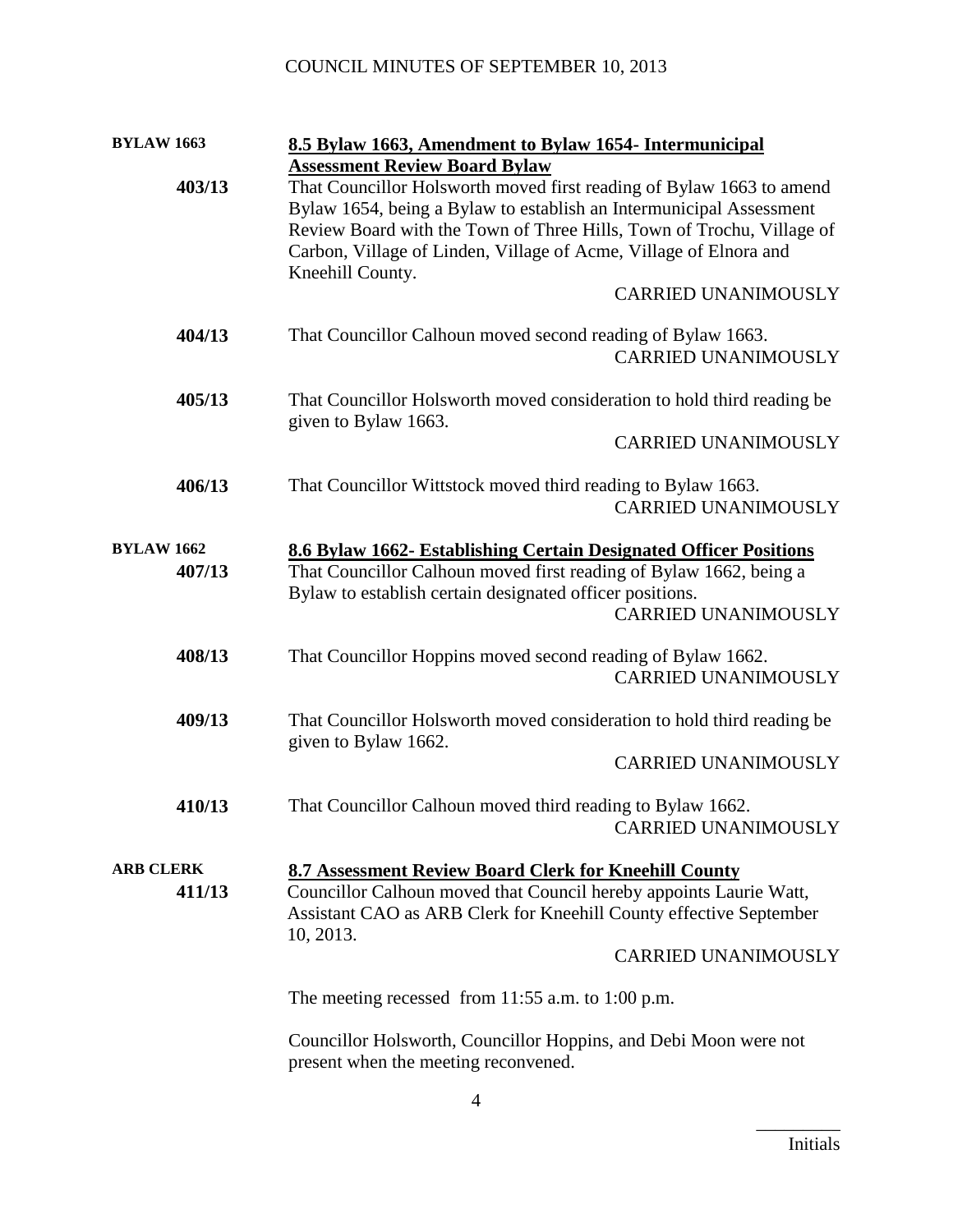| <b>FINANCE</b>                              | 5.0 Finance                                                                                                                                                                                                                                       |                            |  |
|---------------------------------------------|---------------------------------------------------------------------------------------------------------------------------------------------------------------------------------------------------------------------------------------------------|----------------------------|--|
| <b>IT PLAN</b>                              | 5.1 IT Plan                                                                                                                                                                                                                                       |                            |  |
| 412/13                                      | Councillor Calhoun moved that Council approve the 2014 IT Capital                                                                                                                                                                                 |                            |  |
|                                             | Replacement Plan as presented.                                                                                                                                                                                                                    | <b>CARRIED UNANIMOUSLY</b> |  |
| <b>AQUA 7 WATER</b><br><b>RATE INCREASE</b> | 5.2 AQUA 7 Water Rate Increase                                                                                                                                                                                                                    |                            |  |
| 413/13                                      | Reeve Long moved that Council approve the rate charged by Aqua 7 to<br>\$2.76 per cubic metre and amend the Master Rates By-Law to reflect this<br>charge applicable to those users that are on the Aqua 7 distribution                           |                            |  |
|                                             | system.                                                                                                                                                                                                                                           | <b>CARRIED UNANIMOUSLY</b> |  |
| <b>BANK REC</b><br>414/13                   | 5.3 Bank Reconciliation - July 31, 2013<br>Councillor Calhoun moved that Council receive the July 31, 2013 Bank<br>Reconciliation Report as presented.                                                                                            |                            |  |
|                                             |                                                                                                                                                                                                                                                   | <b>CARRIED UNANIMOUSLY</b> |  |
| <b>BUS ARISING</b>                          | <b>7.0 Business Arising from Previous Minutes</b>                                                                                                                                                                                                 |                            |  |
| PREVIOUS MINUTES                            |                                                                                                                                                                                                                                                   |                            |  |
| <b>AAMDC</b><br><b>CONVENTION</b>           | <b>7.1 Fall 2013 AAMDC Convention Ministerial Meetings</b>                                                                                                                                                                                        |                            |  |
| 415/13                                      | Reeve Long moved to receive as information.                                                                                                                                                                                                       |                            |  |
|                                             |                                                                                                                                                                                                                                                   | <b>CARRIED UNANIMOUSLY</b> |  |
| <b>NEW BUSINESS</b>                         | <b>8.0 New Business Cont'd</b>                                                                                                                                                                                                                    |                            |  |
| <b>CAO REPORT</b><br>416/13                 | 8.1 CAO Report – August 2013<br>Councillor Wittstock moved that the CAO Report for August 2013 be<br>received for information.                                                                                                                    |                            |  |
|                                             |                                                                                                                                                                                                                                                   | <b>CARRIED UNANIMOUSLY</b> |  |
| <b>CITIZEN ENGAGE</b><br><b>MTG</b>         | <b>8.2 Citizen Engagement Meetings</b>                                                                                                                                                                                                            |                            |  |
| 417/13                                      | Councillor Painter moved that Administration be directed to bring back<br>to Council proposed dates and locations for the 2014 Divisional Citizen<br>Engagement Meetings, to the next Regular Council meeting.                                    | <b>CARRIED</b>             |  |
| <b>EMERG MNGT ACT</b><br>418/13             | <u>8.3 Emergency Management Act – Appoint Deputy Director</u><br>Councillor Calhoun moved that Council appoint by resolution, Jamie<br>Erickson to the position of Deputy Director of Emergency Management<br>of the Emergency Management Agency. | <b>CARRIED UNANIMOUSLY</b> |  |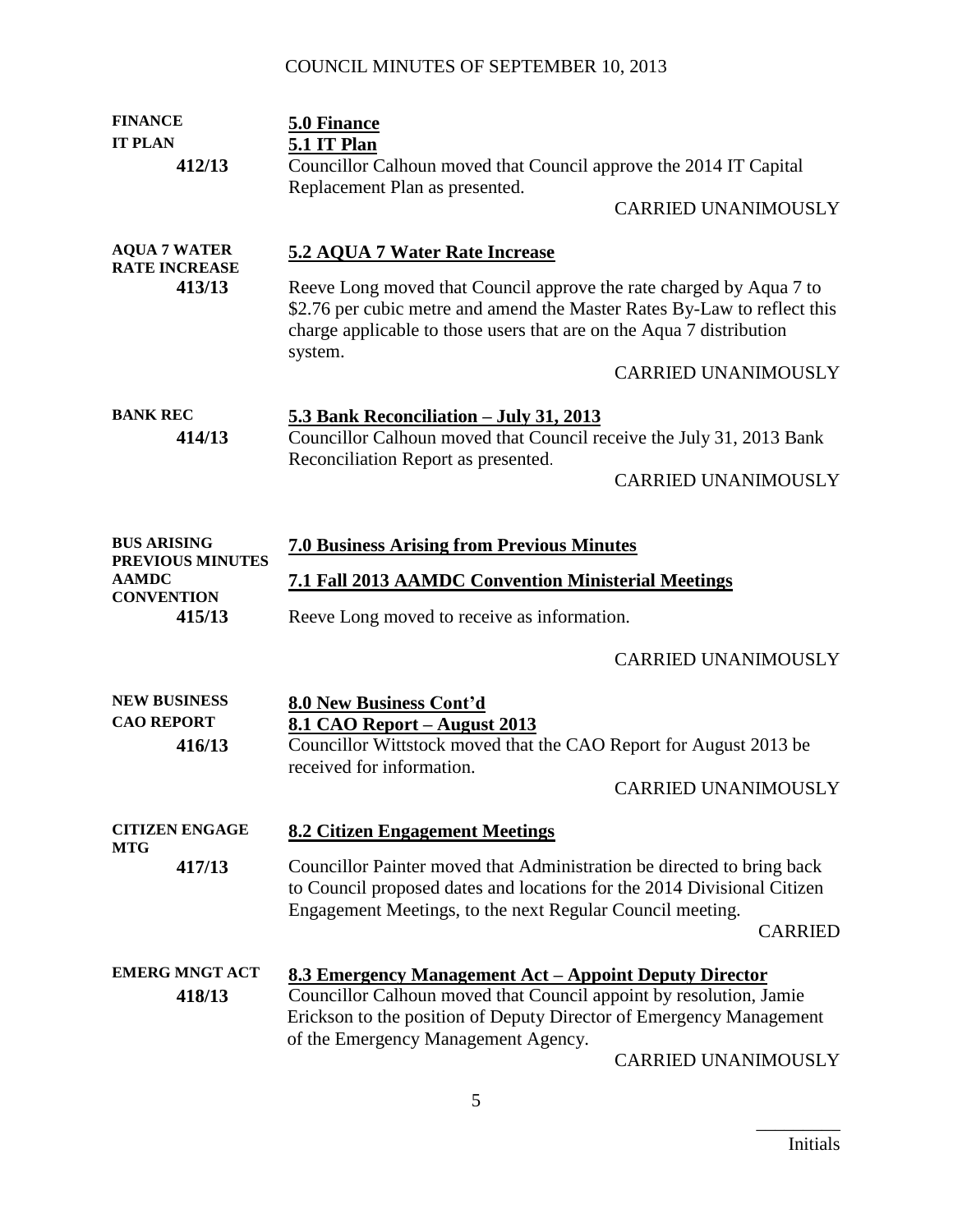| <b>STARLAND CNTY</b><br><b>RESOLUTIONS</b> | <b>8.8 Starland County Resolutions</b>                                                                                                                                                                                                          |  |
|--------------------------------------------|-------------------------------------------------------------------------------------------------------------------------------------------------------------------------------------------------------------------------------------------------|--|
| 419/13                                     | Councillor Painter moved that Council endorse the resolutions from<br>Starland County and direct Administration to notify Starland County in<br>order that it may be added to their upcoming CAAMDC Zone meeting.<br><b>CARRIED UNANIMOUSLY</b> |  |
| <b>ANDERSON PARK</b>                       | 8.9 Town of Three Hills -Anderson Park                                                                                                                                                                                                          |  |
| 420/13                                     | Reeve Long moved to approve Councillor Keiver's attendance at the<br>September 6, 2013, Anderson Park tree donation celebration.<br><b>CARRIED UNANIMOUSLY</b>                                                                                  |  |
| <b>COUNCIL REPORTS</b>                     | <b>10.0 Council and Committee Reports</b>                                                                                                                                                                                                       |  |
| <b>DRUM WASTE</b>                          | 10.1 Drumheller and District Solid Waste-Written report from<br>Councillor Calhoun on the meeting she attended on August 15 <sup>th</sup> , 2013.                                                                                               |  |
| <b>AQUA 7</b>                              | <b>10.2 AQUA 7-</b> Written report from Councillor Wittstock on the meeting<br>he attended on August 15, 2013.                                                                                                                                  |  |
| <b>PARADE FLOAT</b>                        | 10.3 Parade Float - Written report from Councillor Hoppins on the<br>meeting he had with Mr. Jim Christie regarding his parade float.                                                                                                           |  |
| <b>AB BIKE TOUR</b>                        | <b>10.4 Alberta Bike Tour-</b> Councillor Holsworth was absent from the<br>meeting to report.                                                                                                                                                   |  |
| 421/13                                     | Councillor Calhoun moved that Council receive the Council and<br>Committee reports as presented.                                                                                                                                                |  |
|                                            | <b>CARRIED UNANIMOUSLY</b>                                                                                                                                                                                                                      |  |
| <b>CORRESPONDENCE</b><br>422/13            | 11.0 Correspondence Report<br>Councillor Wittstock moved that Council receive the Correspondence<br>Report as presented.                                                                                                                        |  |
|                                            | <b>CARRIED UNANIMOUSLY</b>                                                                                                                                                                                                                      |  |
| <b>COUNCIL ACT LIST</b>                    | <b>12.0 Council Follow-up Action List</b>                                                                                                                                                                                                       |  |
| 423/13                                     | Councillor Painter moved that Council receive the September 10, 2013<br>Council Follow-Up Action List as presented for information.                                                                                                             |  |
|                                            | <b>CARRIED</b>                                                                                                                                                                                                                                  |  |